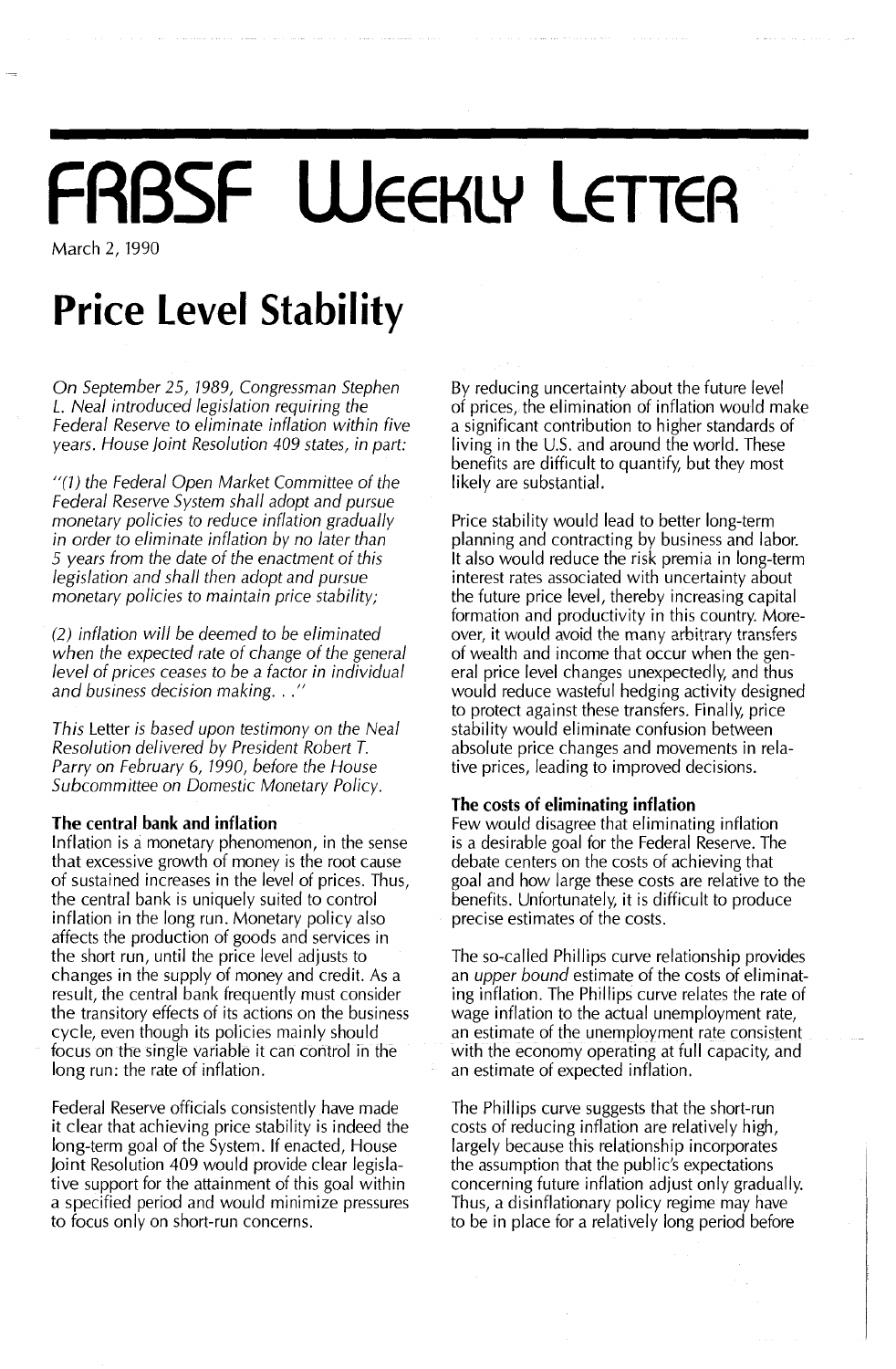## **FRBSF**

it has a measurable impact on inflation expectations and, therefore, on inflation.

Nonetheless, work at this Bank using computer simulations of a Phillips curve-based model suggests that a recession is not necessary in order to reduce inflation from four to  $4\frac{1}{2}$  percent now to around zero percent by 1994. The unemployment rate would need to rise by a maximum of about 1% percentage points above an estimated five to six percent "full-employment" rate. At the same time, real GNP growth during the transition period would need to be about one to two percentage points per year lower than the rate of growth in productive capacity, which is currently estimated at around  $2\frac{1}{2}$  to three percent a year.

Two points about these estimates should be emphasized. First, these costs are one-time, transitory costs only. In the long-run, there is no trade off between inflation and unemployment. Once inflation is eliminated, real GNP will go back to its long-run potential path, and the unemployment rate to its "full-employment" level. The benefits of price stability, however, continue indefinitely.

Second, the figures represent average historical relationships over the past 25 years, and should be taken only as rough indications of the costs of implementing the Resolution if inflation expectations were to adjust only very gradually. However, the costs of achieving zero inflation within five years probably would be smaller than these estimates suggest. Presumably, the public's expectations of future inflation would decline more rapidly than the historical Phillips curve relationship indicates if it were to become apparent that the Federal Reserve was pursuing a steady disinflationary policy. There is general agreement within the economics profession that the costs of reducing inflation are closely tied to the degree to which the public believes the central bank's anti-inflation policy to be credible. In this regard, the legislative support provided by the Neal Resolution undoubtedly would hasten the decline in inflation expectations, and would reduce the costs of eliminating inflation.

Unfortunately, it is difficult to determine how quickly expectations might respond in such an environment. There is evidence that expectations did not decline quickly in the period following the Federal Reserve's implementation of a strong

disinflationary policy in October 1979. In the current situation, however, the Federal Reserve has much more credibility as an inflation fighter than it did in the period of double-digit inflation at the beginning of the 1980s. Thus, announcing a policy to reduce inflation to zero within five years may have more impact on expectations today than it would have had earlier, particularly if such a policy were mandated by the legislature. Moreover, inflation expectations would decline even faster, and price stability could be achieved even sooner if monetary policy were supported by other policy actions, such as credible reductions in the federal budget deficit.

However, we cannot estimate the extent to which inflation expectations will respond to such a change in policy. Therefore, the possibility exists that achieving zero inflation in five years might involve the relatively high transitional costs outlined above. Only implementation of the Resolution will tell. Despite this uncertainty, a transition period longer than the five years envisioned in the Resolution does not seem advisable, as it might reduce the credibility of the anti-inflation policy.

#### **Level or rate?**

There is some ambiguity in the Resolution concerning what the Federal Reserve would be required to do once zero inflation is achieved: should it aim at a constant price level over time (price level stability) or at a zero inflation rate over time (inflation rate stability)? Following an unanticipated shock to prices, such as an oil price shock, the objective of a stable price level would require that a period of deflation (inflation) follow a positive (negative) shock to bring prices back to their pre-shock level. As a consequence, this approach might imply a high level of volatility in the short- to intermediate-run inflation rate.

Alternatively, a stable inflation rate objective would keep prices at their post-shock level, and monetary policy would be geared toward permitting no further change in prices. By accommodating past price level movements, this approach would involve less short-term volatility in inflation, but would permit more long-run inflation or deflation if the shocks tended to be one-sided.

Price level stability has a number of advantages over inflation stability. First, the distortions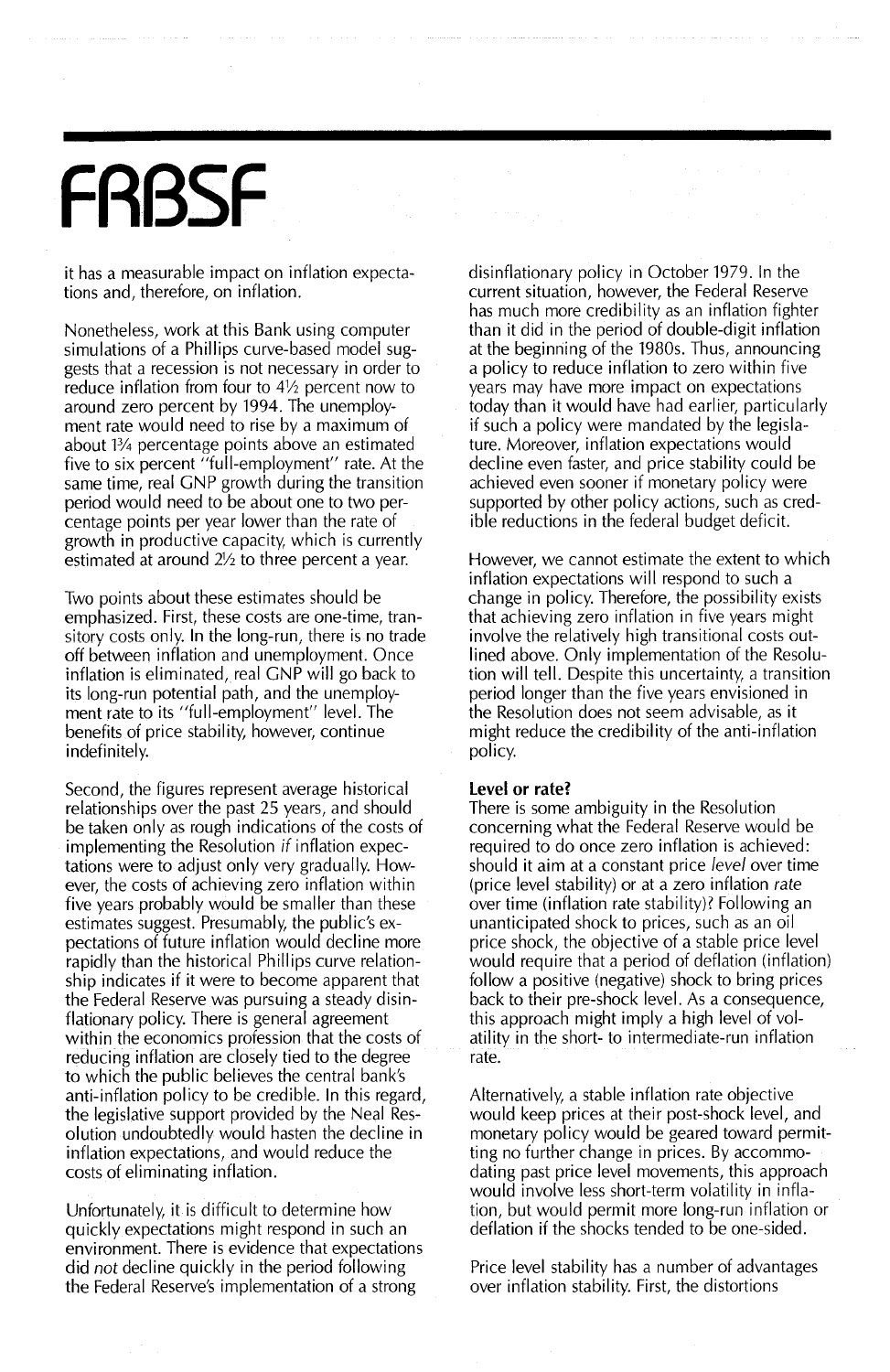caused by inflation relate more closely to uncertainty about the long-run price *level* than to short-run volatility in the inflation rate. Moreover, a price level goal probably would be more credible than a zero inflation rate goal. Permitting the price level to drift (as could happen under a zero inflation rate goal) inevitably would raise questions whether the Federal Reserve were serious about controlling inflation, particularly if the source of the price level shocks were uncertain.

Finally, there is nothing to be gained, and a lot to be lost, from permitting the price level to drift over the long run. Even in the case of a shock like the oil embargo of the mid-1970s, the appropriate response is to maintain price stability in the long run. Following such a shock, real GNP inevitably must fall to reflect the decline in long-run potential output. This decline in output will occur no matter where the price level eventually ends up, and thus there is nothing to gain by allowing prices to rise in the long run.

However, there are short-run problems to consider.For example, a recession could result from attempts by the Federal Reserve to return prices to their original level too quickly following a large oil shock. Thus, it is important that the Federal Reserve have some flexibility in implementing the requirements of the Resolution. Monetary policies designed to produce a gradual deflation (or inflation, depending on the nature of the shock) following a price shock would minimize short-run dislocations, and yet still remove the long-run uncertainty about the price level that damages the performance of the economy.

### What is price stability?

A flexible definition of price stability like the one used in the Resolution is preferable to a specific numerical target. Although a numerical target would make it easier for the public to measure the Federal Reserve's performance and, therefore, might make the policy more credible, such a standard might be counterproductive.

For a number of reasons, it is difficult to define *in advance* a specific numerical target that reasonably could be adhered to over a long period. First, it is not clear which particular price index

should be targeted, and all indexes most likely will not exhibit zero rates of change when "price stability" is achieved. Second, there may be upward biases in the price indexes because they may not adequately adjust for improvements in the quality of goods and services. This bias could be addressed by allowing some upward drift in the price index, but it is difficult to estimate the appropriate magnitude of this adjustment. Third, a numerical target would reduce the Fed's flexibility in responding to relative-price shocks, leading to increased risk of undesirable effects on economic activity.

Relying on a flexible definition of price stability inevitably will lead to debate over how the Federal Reserve's performance stacks up against its objective. This judgment will require evaluation of a large number of different price indexes. Other considerations also could play a role. Does a recent supply shock justify the inflation observed in a given year? Have there been significant biases in price indexes because of mismeasurement of quality change? These issues can be discussed and evaluated in the context of the Federal Reserve's semiannual policy report to the Congress, as specified in the Resolution. In any case, these issues likely will become less worrisome over time, as it becomes clear that the Federal Reserve's policies are indeed moving the economy towards price stability.

#### An important step

Eliminating inflation would be the most significant contribution that the Federal Reserve could make to the attainment of the highest possible standards of living in the United States and around the world. House Joint Resolution 409 would provide a legislative mandate for this goal and a deadline for attaining it. Once this goal is achieved, monetary policy should be geared toward maintaining a stable price *level* over the long run so that businesses and individuals do not need to be concerned about long-run inflation in making their economic decisions.

> Robert T. Parry President and Chief Executive Officer

Opinions expressed in this newsletter do not necessarily reflect the views of the management of the Federal Reserve Bank of San Francisco, or of the Board of Governors of the Federal Reserve System. Editorial comments may be addressed to the editor (Barbara Bennett) or to the author.... Free copies of Federal Reserve

publications can be obtained from the Public Information Department, Federal Reserve Bank of San Francisco, P.O. Box 7702, San Francisco 94120. Phone (415) 974-2246.